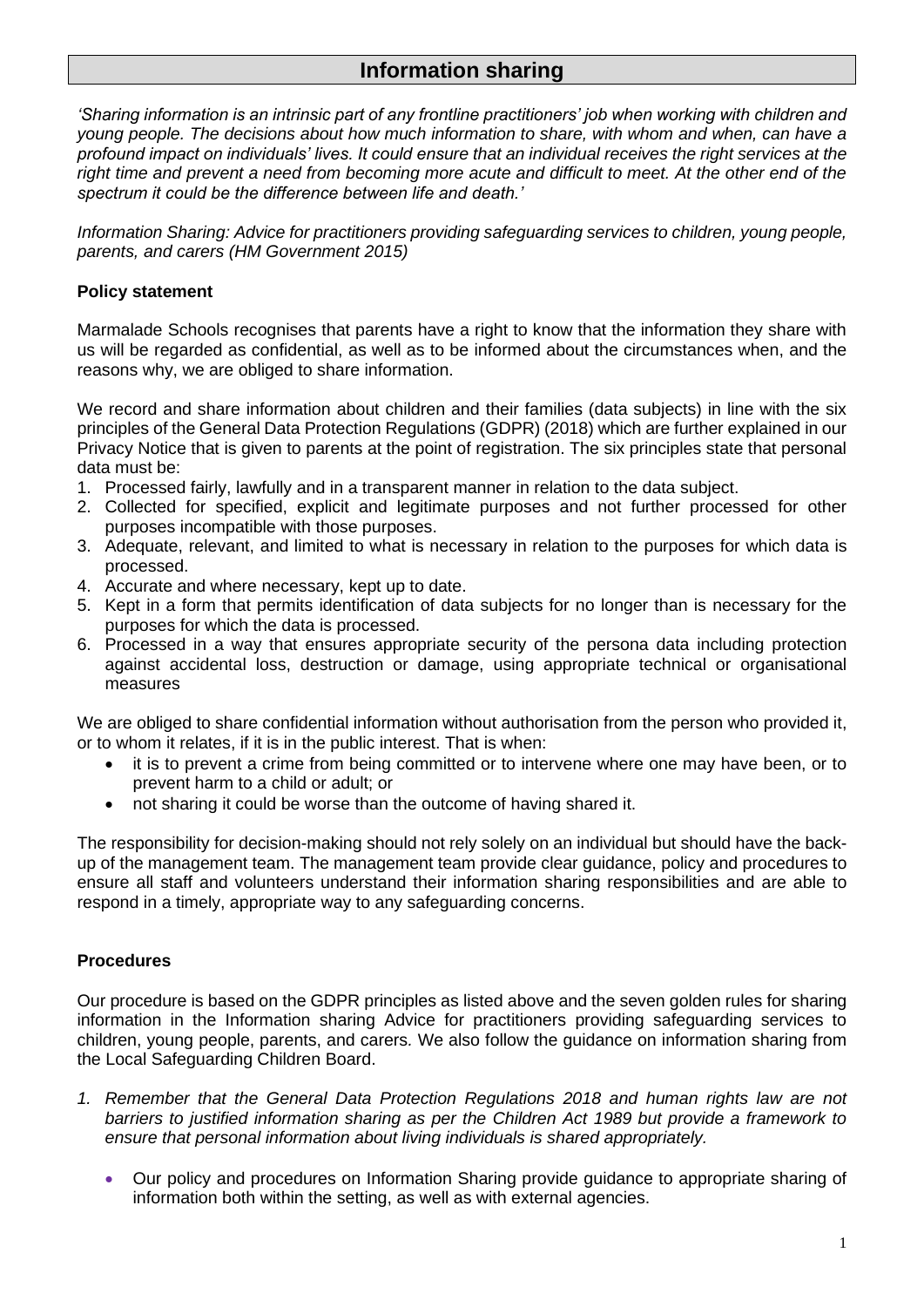*2. Be open and honest with the individual (and/or their family where appropriate) from the outset about why, what, how and with whom information will, or could be shared, and seek their consent, unless it is unsafe or if I have a legal obligation to do so. A Privacy Notice is made available to parents at the point of registration to explain this further.*

In our nurseries we ensure parents:

- receive a copy of our Privacy Notice and information about our Information Sharing Policy in their new parent pack when starting their child in the setting and that they sign our registration form to say that they understand the circumstances in which information may be shared without their consent. This will only be when it is a matter of safeguarding a child or vulnerable adult.
- have information about our Safeguarding Children and Child Protection Policy; and
- have information about the other circumstances when information will be shared with external agencies, for example, regarding any special needs the child may have or transition to school.
- *3. Seek advice from other practitioners if you are in any doubt about sharing the information concerned, without disclosing the identity of the individual where possible.*
	- Our staff discuss concerns about a child routinely in supervision and any actions are recorded in the child's file.
	- Our manager routinely seeks advice and support from their line manager about possible significant harm
	- Our Safeguarding Children and Child Protection Policy sets out the duty of all members of our staff to refer concerns to a head teacher or deputy, as designated person, who will contact children's social care for advice where they have doubts or are unsure.
	- Our staff seek advice if they need to share information without consent to disclose.
- *4. Share with informed consent where appropriate and, where possible, respect the wishes of those who do not consent to share confidential information. You may still share information without consent if, in your judgement, there is good reason to do so, such as where safety may be at risk. You will need to base your judgement on the facts of the case. When you are sharing or requesting personal information from someone, be certain of the basis upon which you are doing so. Where you have consent, be mindful that an individual might not expect information to be shared.* 
	- We base decisions to share information without consent on judgements about the facts of the case and whether there is a legal obligation.
	- Our guidelines for consent are part of this procedure.
	- Our head teachers are conversant with this and can advise staff accordingly
	- Be mindful of the importance of sharing information when a child moves form one local authority to another, due to the risk that knowledge pertinent to keeping the child safe could be lost.
- *5. Consider safety and well-being: Base your information sharing decisions on considerations of the safety and well-being of the individual and others who may be affected by their actions.*

In our nurseries we:

- record concerns and discuss these with our designated person and/or designated officer from the management team for child protection matters.
- record decisions made and the reasons why information will be shared and to whom; and
- follow the procedures for reporting concerns and record keeping as set out in our Safeguarding children and child protection policy.
- *6. Necessary, proportionate, relevant, adequate, accurate, timely and secure: Ensure that the information you share is necessary for the purpose for which you are sharing it, is shared only with those individuals who need to have it, is accurate and up-to-date, is shared in a timely fashion, and is shared securely.*